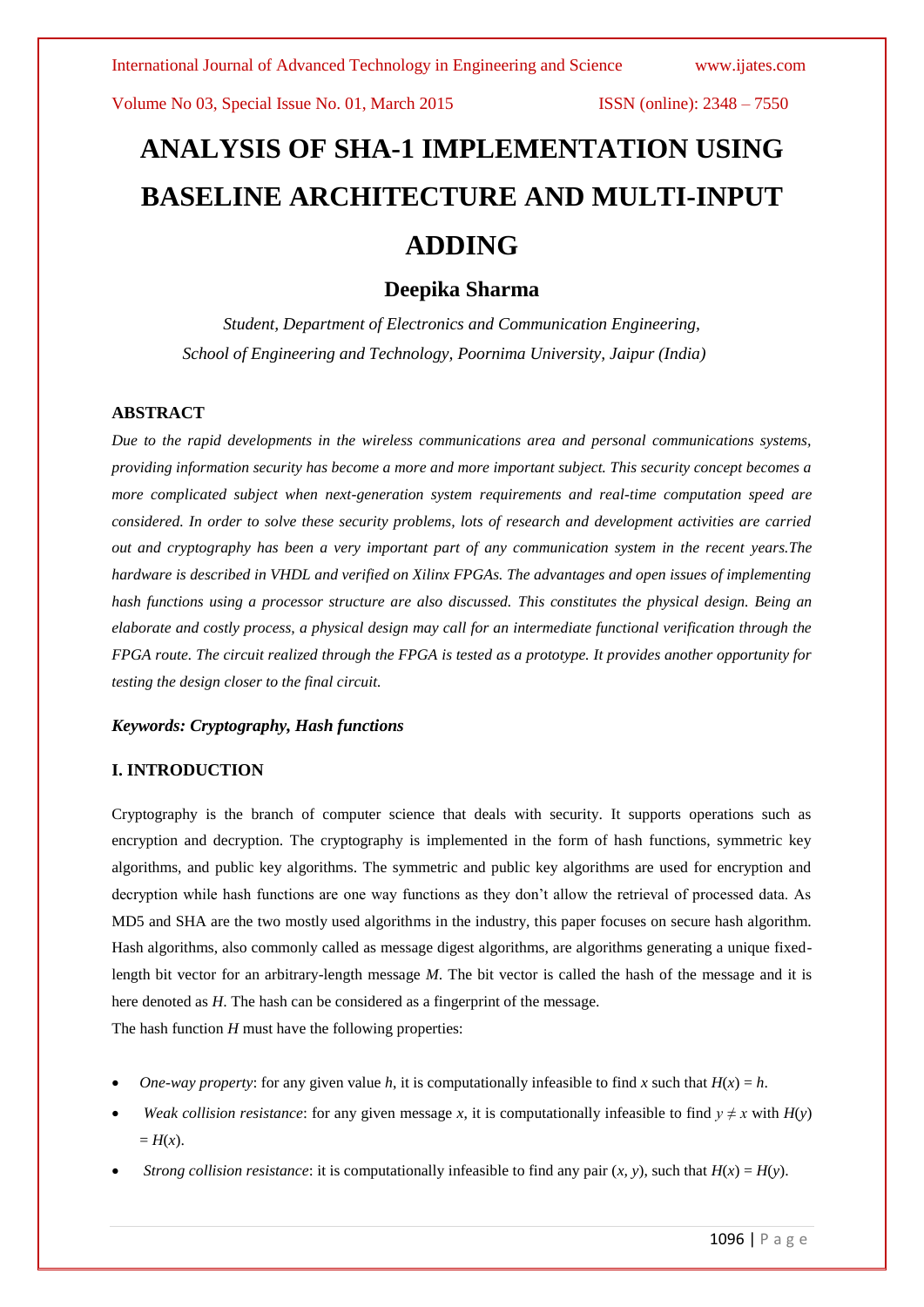# **II. SHA-1 ALGORITHM**

Secure Hash Algorithm (SHA) is described in the National Institute of Standards and Technology's (NIST) Federal Information Processing Standard (FIPS) 180-2: Secure Hash Standard (SHS) [3]. SHS describes the following algorithms: SHA-1 (SHA-160), SHA-256, SHA-385 and SHA-512, where the number is the length of the hash *H* in bits. In this report, only SHA-1 (SHA-160) is considered. SHA-1 is widely used in various publickey cryptographic algorithms, e.g. in Digital Signature Algorithm (DSA) [6]. SHA-1 calculates a 160-bit *H* for a *b*-bit *M*. The algorithm consists of the following steps:

- 1. *Appending Padding Bits:* **-** The *b*-bit *M* is padded in the following manner: a single 1-bit is added into the end of *M*, after which 0-bits are added until the length of the message is congruent to 448, modulo 512.
- 2. *Appending Length:* **-** A 64-bit representation of *b* is appended to the result of the above step. Thus, the resulted message is a multiple of 512 bits.
- 3. . *Buffer Initialization:* **-** Let H0, H1, H2, H3 and H4 be 32-bit hash value registers. These registers are used in the derivation of a 160-bit hash H. At the beginning, they are initialized as follows:

 $H0 = x''67452301''$  $H1 = x''e$  f cdab89″  $H2 = x''98b$ adc f e"  $H3 = x''10325476''$  $H4 = x''c3d2e1f0''$ 

- 1. *Hash Calculation:* SHA1 may be used to hash a message, M, having a length of *l* bits, where  $0 \le l \le 264$ . The algorithm uses:
- A message schedule of 80x32-bit words. The words of the message schedule are labeled W0, W1.
- Five working variables of 32-bits each. The working variables are labeled as: A, B, C, D and E.
- A hash value of five 32-bit words. The words of the hash value are labeled as: H0(i), H1(i), H2(i), H3(i), H4(i) which will hold the initial hash value H(0), replaced by each intermediate hash value (after each message block is processed) H(i) where i denotes the number of 512 bit block being processed in the message M, and ending with the final hash value,  $H(N)$  where N is the number of the last 512 bit block in the message M.
- A single temporary word, T. Previously defined constants which are labeled Kt, where t is the round number.

The calculation is carried out as follows:

The message schedule is prepared, i.e. the message word that is going to be used in that round is prepared. This computation is done as described in the following formula:

$$
Wt = Mit\ 0 \le t \le 15
$$

*Wt = ROTL(Wt-3* ⊕ *Wt-8* ⊕ *Wt-14* ⊕ *Wt-16) 16 ≤ t ≤ 79* 

In the above formula Mit denotes the tth 32-bit message word of the ith 512-bit message block in the message M. The 5 working variables A, B, C, D and E that are going to be used in the computation are prepared as follows:

 $A = H0$  (i-1)  $B = H1$  (i-1)  $C = H2$  (i–1)  $D = H3$  (i–1)  $E = H4$  (i–1)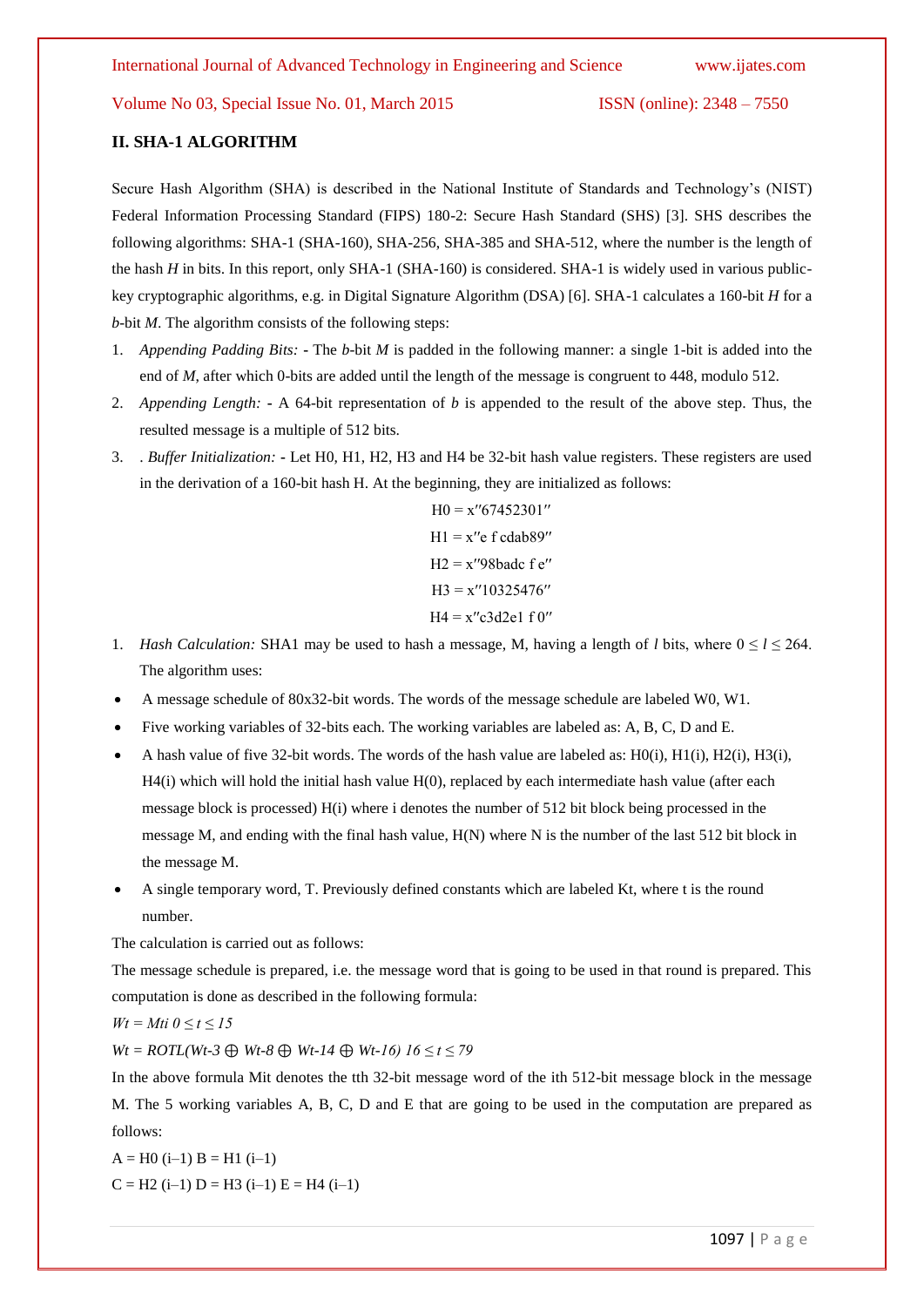# International Journal of Advanced Technology in Engineering and Science www.ijates.com

# Volume No 03, Special Issue No. 01, March 2015 ISSN (online): 2348 – 7550

After these initializations, the final values of the working variables for that round are calculated as described below:

 $T = S^{\wedge}5(A) + f(t;B,C,D) + E + Wt +Kt$ *E = D*   $D = C$  $C = S^{\wedge}30(B)$  $B \equiv A$  $A = T$ Finally, when all 80 steps have have been processed, the following operations are performed: *H*0 ←*H*0+*A*   $H1$  ←  $H1$ + $B$  $H2$  ←  $H2$ + $C$ 

*H*3 ←*H*3+*D* 

 $H4$  ←  $H4$ + $E$ 

4. *Output:* **-** When all *Mj* have been processed with the above algorithm, the 160-bit hash *H* of *M* is available in *H*0, *H*1, *H*2, *H*3 and *H*4.

# **III. VERILOG IMPLEMENTATION**

In this study the aim is to implement the designed hash function core on Verilog. The whole package and separate modules were synthesized and analyzed using Xilinx ISE 12.1 tool.

- The Verilog implementation was divided into five modules: *Initial module:* **-** It collects the serial input bits and sends 512 bit blocks to the next module.
- *Round module:* **-** It performs the hashing calculations and operations on the input message block and previous hash output to generate a new hash value.
- *Last Block module:* **-** At the end of the message bit stream the final message block of 512 bits has to be prepared by adding 64 bits of message length at the end of 448 bits of input message block, padded accordingly to suffice the word size requirement. This final message block does this function of preparing the last message block.
- *Final module:* **-** This module computes the hash value by adding the previous hash value to the new hash value achieved from the Round module. Then it sends the 160 bit hash value, bit by bit (serially).

*Top module:* **-** This module is the control unit for controlling the functioning of the rest of the modules and to ensure that the SHA1 algorithm flow is followed and maintained

# **IV. METHODOLOGIES/SOLUTION APPROACHES**

**[Aianhua He, et-al, 2009]** has proposed the FPGA based and performance analysis of a compatible SHA series design. The novelty of the design is that it can provide all of the SHA functions: SHA-1, SHA-256, and SHA-512 with limited trade- off. Block RAM, the base element of FPGA, is used to diminish the logic block consumption, while the scalable Wt generator and the arithmetic logic reuse decrease the proneness of the extra resource consumption. The Mixed-SHA is able to achieve 442Mbps. Two other assumptions, SHA\_1\_256,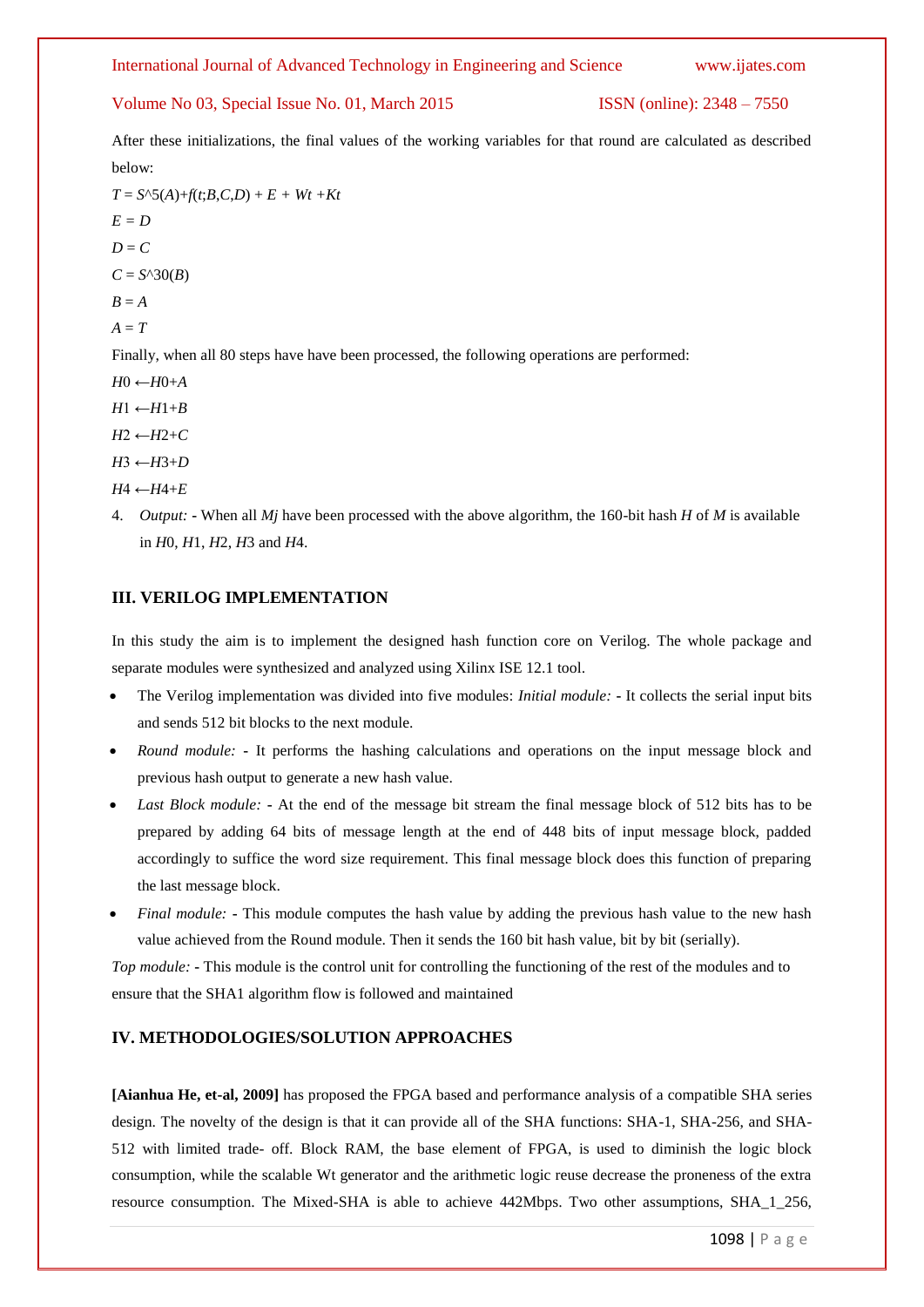SHA\_1\_512, are made to discuss the bottleneck of the design, and providing two other optional compatible designs, at the same time, to face different requirements of the application. The throughput then raise to 1.2Gbps

With using about 1100 Slices, less than 1% of the total resources in  $xc5vlx220$ . In all, by comparing with the performance of the design that quote from other authors, the Mixed-SHA implementation has a comparable performance, and better compatibility than other design [2].

**[Brian Baldwin, et-al, 2010]** has presented a methodology for fair and accurate comparisons of the SHA-3 hash functions. Author implemented and tested as many designs as was necessary to obtain full coverage of all of the hash variants as required by NIST. Author developed a hardware wrapper to allow inclusion of padding and interfacing, to obtain the full timing and area analysis, and for completeness compared the area and speed of the hash designs both internal and external of this wrapper. Finally author presented throughput results for both long and short hash messages inclusive of this wrapper [3].

**[Bernhard Jungk, et-al, 2011]** has focused on area-efficient FPGA implementations of the SHA-3 finalists. The performance of Gristle is considered the best alongside Keycap in terms of the throughput-area ratio; BLAKE follows closely, while Skein and JH trail behind. If the focus lays on pure area consumption, the situation reverses and it is much easier to implement a really small JH or BLAKE design.Keccak, Gristle and Skein are much bigger. There is still room for improvements of almost all implementations. For example, the area of Keycap could probably is further reduced by making a design which usesonly4slices in parallel and JH could be much faster, if more parallelism is used [5].

**[C.P Arsenal, et-al, 2007**] has discussed different design architectures of Blake-256 implemented on FPGA. Design uses large hardware resources gives maximum throughput i.e. 8G design requires only 14 clock cycles for Hash value calculation resulted throughput of 2.6 Gbps. 1G design gives most efficient results in terms of number of slices utilized. The optimized delay path is utilized in 4G design with respect to Virtex 5 architecture. That's gives maximum TPA of 2.1. Appropriate selection of number of slice LUTs and Slice registers and their placement according to the Virtex 5 Device Architecture Resources gives the optimized results. The selection of architecture is dependent upon type of application either high speed requirements or low area constraints, suitable optimization could be performed in a particular domain to achieve best design results [4].

**[Fatma Kahri, et-al, 2013**] has presented an architecture and efficient hardware implementation of SHA -256. Author reported the implementation results of SHA-256 and new hash function on Xilinx Virtex 2, Virtex 5, Virtex 6 and Virtex 7 FPGAs. The performance of the implementation in terms of area, throughput, frequency and efficiency and compared the standard with the newest hash function [9].

# **V. STRENGTHS AND LIMITATIONS**

- MD5 and SHA-1 both have very fast bitwise operators that make up the function , so they can be computed very, very quickly on a modern processor.
- Hash functions are the most important cryptographic algorithms and used in several fields of communication integrity and signature authentication.
- It is used in Digital signature algorithms and Throughput improvement.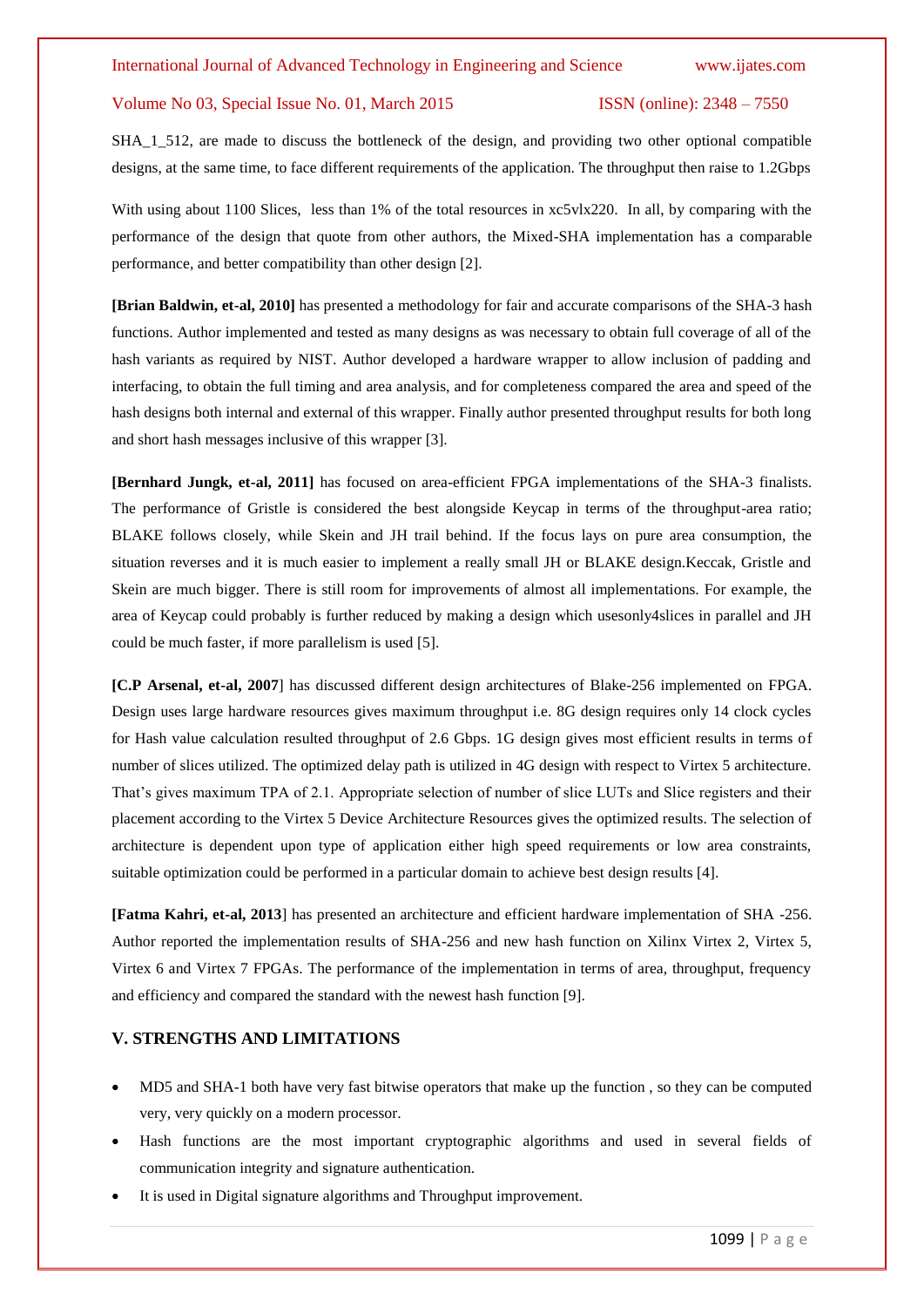- Rather than storing a user's password, a system will typically store the hash of the password instead. When a user enters their password, the hash is then computed and compared with the stored hash. If the hash matches, due to the collision resistance property of hashing algorithms, it implies that the passwords match.
- The sender can hash a file before sending to the recipient. The recipient will then hash the file received and check the hashes match. This can also be used for the storage of files, to ensure files have not been corrupted or modified.

# **VI. IMPLEMENTATION RESULTS**

As shown in Table 1 the proposed SHA-1 implementation reduces the area by 24.5% and increases the speed by 13.6%.Meanwhile my implementation with the same clock speed reduces the area by 39.7% which meant significant decrease in area.

|          | Frequency(MHz) | Area   |
|----------|----------------|--------|
| Proposed | 714            | 6067.8 |
|          | 625            | 5469.5 |
| $[3]$    | 625            | 9064.5 |

### **Table 1 Implementation Results**

# **VII. CONCLUSION**

It is stated that SHA-1 can be efficiently implemented on FPGAs with minimal logic resources. In this study hash functions SHA1 is implemented in a processor structure using the same hardware blocks. These hash functions are examined in detail and a new instruction set is proposed. Hash processor is fully designed and captured using VERILOG HDL in Xilinx ISE software environment. The design is also implemented on Xilinx FPGA and implementation results are given. The designed hash function core has serial interface that makes communication with the external units such as a personal computer possible.

# **VIII. ACKNOWLEGDEMENT**

I would like to express my deep gratitude and thanks to **Prof. Mahesh Bundele (Coordinator, Research), Poornima University** for giving me an opportunity to work under his guidance for review of research papers and his consistent motivation & direction in this regard. I would also express my sincere thanks to **Mr. Dipesh**  Patidar (Asst.Professor, ECE), PIET for their guidance and support.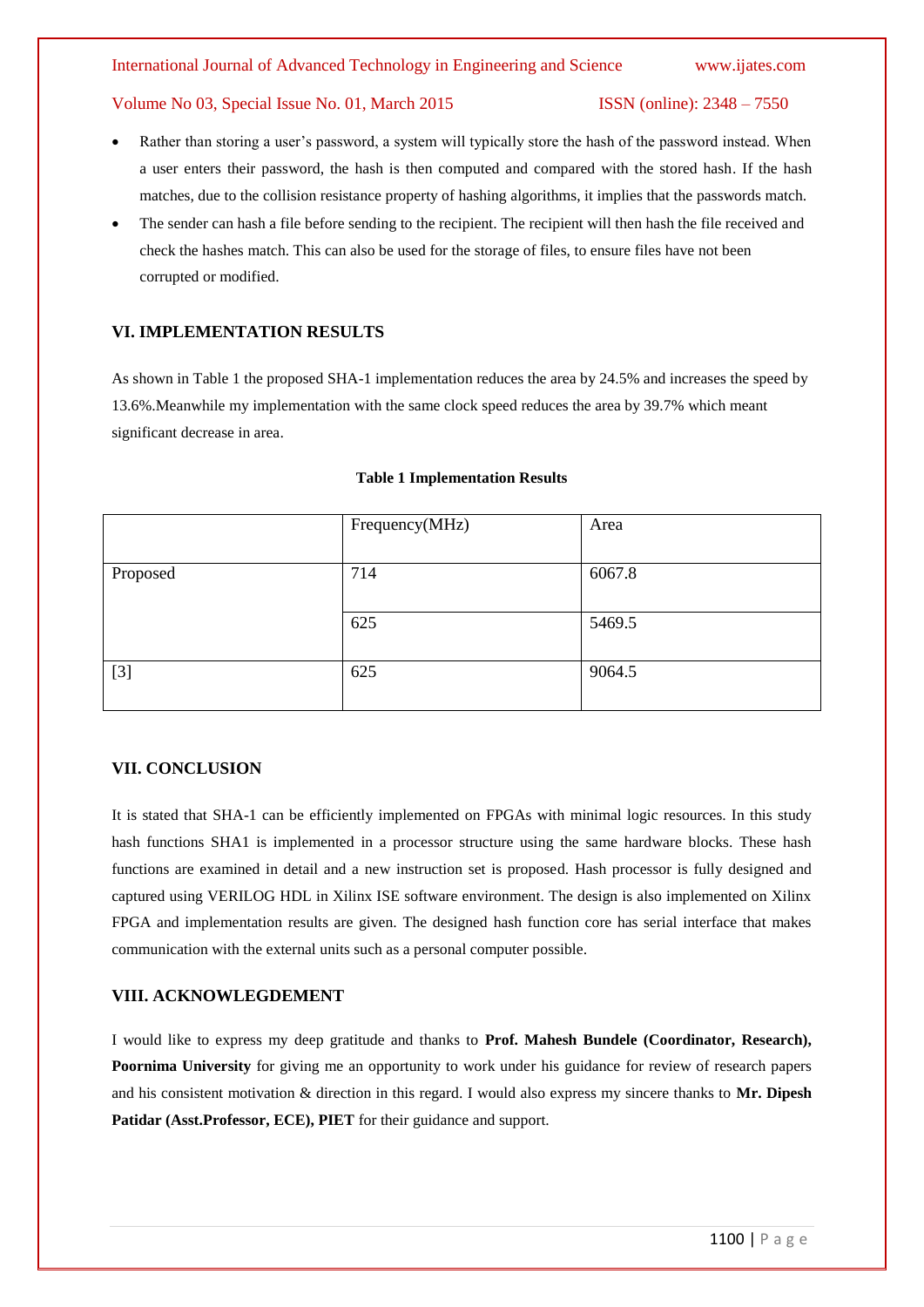### **REFERENCES**

- [1] Dai Zibin; Zhou Ning, "FPGA implementation of SHA-1 algorithm," ASIC, 2003. Proceedings. 5th International Conference on, vol.2, no., pp.1321, 1324 Vol.2, 21-24 Oct. 2000
- [2] Docherty, J.; Koelmans, A., "A flexible hardware implementation of SHA-1 and SHA-2 Hash Functions," Circuits and Systems (ISCAS), 2011 IEEE International Symposium on, vol., no., pp.1932, 1935, 15-18 May 2011
- [3] Eiroa, S.; Baturone, I., "Hardware authentication based on PUFs and SHA-3 2nd round candidates," Microelectronics (ICM), 2010 International Conference on, vol., no., pp.319, 322, 19-22 Dec. 2010
- [4] El-Hadedy, M.; Gligoroski, D.; Knapskog, S.J., "Low Area Implementation of the Hash Function "Blue Midnight Wish 256" for FPGA Platforms," Intelligent Networking and Collaborative Systems, 2009. INCOS '09. International Conference on, vol., no., pp.100, 104, 4-6 Nov. 2009
- [5] Eun-Gu Jung; Daewan Han; Jeong-Gun Lee, "Low area and high speed SHA-1 implementation," SoC Design Conference (ISOCC), 2011 International , vol., no., pp.365,367, 17-18 Nov. 2011
- [6] Guoping Wang, "An Efficient Implementation of SHA-1 Hash Function," Electro/information Technology, 2006 IEEE International Conference on , vol., no., pp.575,579, 7-10 May 2006
- [7] Iumoka, A.A., "Efficient prediction of hash function in VLSI using neural networks," Electrical Performance of Electronic Packaging, 2000, IEEE Conference on. , vol. no., pp.87, 90, March 2000
- [8] Junmou Zhang; Friedman, E.G., "Power Estimation for Cycle-Accurate Functional Descriptions of Hardware," Circuits and Systems, 2004. ISCAS '04. Proceedings of the 2004 International Symposium on, vol.2, no., pp.II, 529-32 Vol.2, 23-26 May 2004
- [9] Kayu, R.; Maheshwari, V.; A.K., "ASIC-hardware-focused comparison for hash functions MD5, RIPEMD-160, and SHS,"Computing Communication and Networking Technologies (ICCCNT), 2010 International Conference on, vol., no., pp.1,6, 29-31 July 2010
- [10] Kitsos, P.; Sklavos, N.; Koufopavlou, O., "An efficient implementation of the digital signature algorithm," Electronics, Circuits and Systems, 2002. 9th International Conference on, vol.3, no., pp.1151, 1154 vol.3, 2002
- [11] Khalil-Hani, M.; Nambiar, V.P.; Marsono, M.N., "Hardware Acceleration of OpenSSL Cryptographic Functions for High-Performance Internet Security," Intelligent Systems, Modelling and Simulation (ISMS), 2010 International Conference on, vol., no., pp.374, 379, 27-29 Jan. 2011
- [12] K.K. Murthy, N.S.; Rao, N.B., "An efficient power estimation model for high speed VLSI," Advances in Computing, Communications and Informatics (ICACCI), 2013 International Conference on, vol., no., pp.1358, 1362, 22-25 Aug. 2013
- [13] K.M. Banerjee, and Amit Mehrotra, "A Novel Power Estimation Method for On-chip VLSI Distributed RLCG Global Interconnects Using Model Order Reduction Technique," IEEE Transactions On Computer-Aided Design of Integrated Circuits And Systems, Vol. 21, No. 8, August 2013
- [14] Lao, R.; Maheshwari, V.; Agarwal, V.; Choudhary, A.; Singh, A.; Mai, A.K.; Bhattacharjee, A.K., "Accurate estimation of delay for step input," Computer and Communication Technology (ICCCT), 2010 International Conference on , vol., no., pp.673,677, 17-19 Sept. 2010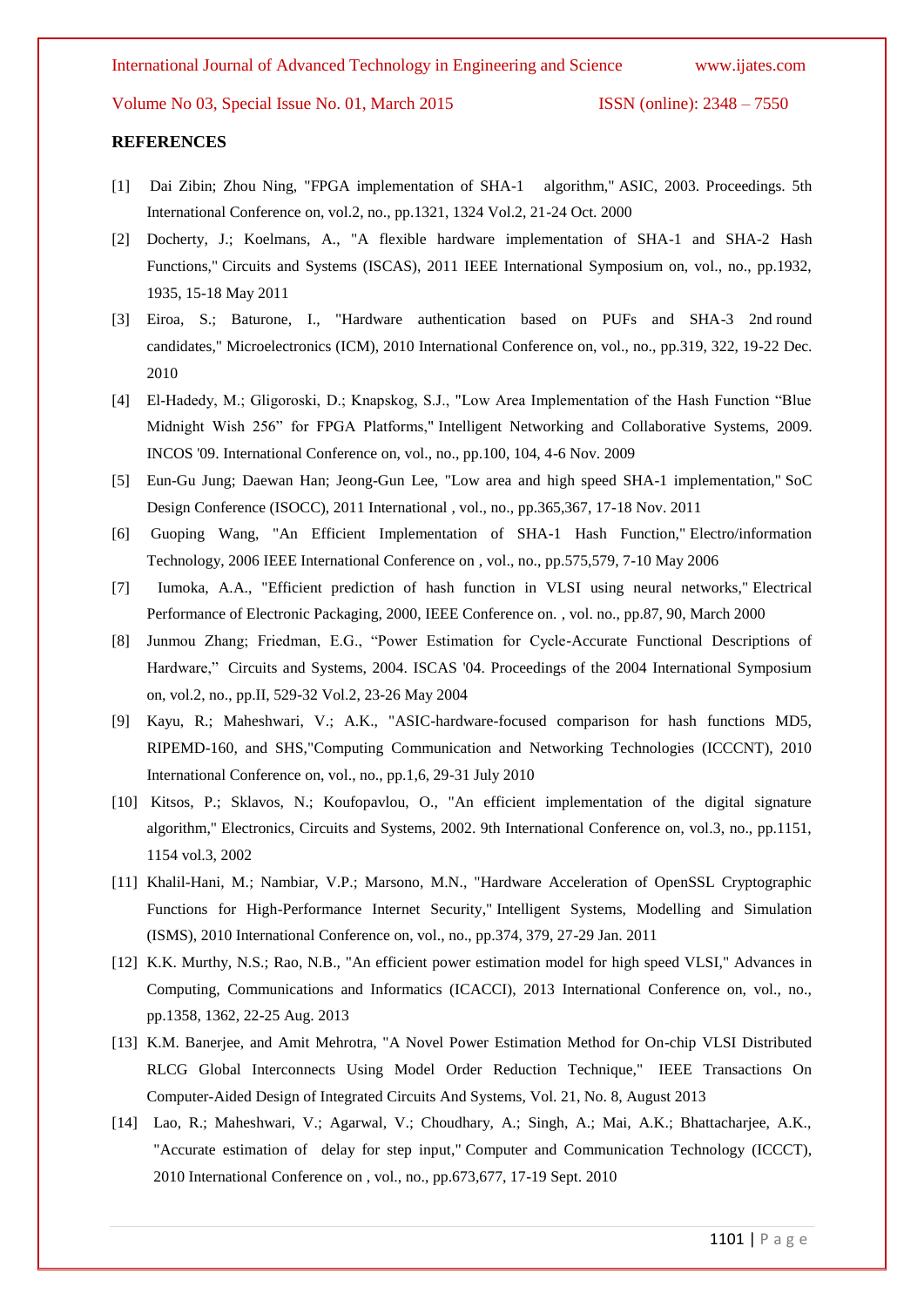- [15] L. V.; Mondal, S.; Maqbool, M.; Mal; Bhattacharjee, A.K., "A Novel Power Estimation Method for Onchip VLSI," Advances in Computer Engineering (ACE), 2010 International Conference on, vol., no., pp.105, 109, 20-21 June 2010
- [16] Lin Zhou; Wenbao Han, "A Brief Implementation Analysis of SHA-1 on FPGAs, GPUs and Cell Processors," Engineering Computation, 2009. ICEC '09. International Conference on , vol., no., pp.101,104, 2-3 May 2009
- [17] Li Hong-Qiang; Miao Chang-yun, "Hardware Implementation of Hash Function SHA-512," Innovative Computing, Information and Control, 2006. ICICIC '06. First International Conference on, vol.2, no., pp.38, 42, Aug. 30 2006-Sept. 1 2006
- [18] Michail, H.; Goutis, C., "Holistic methodology for designing ultra high-speed SHA-1 hashing cryptographic module in hardware," Electron Devices and Solid-State Circuits, 2008. EDSSC 2008. IEEE International Conference on, vol., no., pp.1, 4, 8-10 Dec. 2008
- [19] Michail, H.E.; Kakarountas, A.P.; Milidonis, A.; Goutis, C.E., "Efficient implementation of the keyedhash message authentication code (HMAC) using the SHA-1 hash function," Electronics, Circuits and Systems, 2004. ICECS 2004. Proceedings of the 2004 11th IEEE International Conference on, vol., no., pp.567, 570, 13-15 Dec. 2004
- [20] Michail, Harris; Kakarountas, A.P.; Koufopavlou, O.; Goutis, C.E., "A low-power and high-throughput implementation of the SHA-1 hash functions," Circuits and Systems, 2005. ISCAS 2005. IEEE International Symposium on, vol., no., pp.4086, 4089 Vol. 4, 23-26 May 2005
- [21] M. L. L. X. Wang, H. Yu, "Finding collisions in the full SHA-1," in Advances in Cryptology, Proceedings Crypto'05, IEEE Transactions on, pp. 17-36, May 2005
- [22] N. Ahmad and A. S. Das, "Analysis and detection of errors in implementation of SHA-512 Algorithms on FPGAs," Computer Journal, vol. 50, pp. 728-738, May 2007
- [23] N. Ferguson, B. Schneier, and T. Kohno, "Cryptography engineering: design principles and practical application", IEEE Transactions on, vol., no., pp.673, 677, 17-19 Sept. 2004
- [24] N.K. Satoh and T. Inoue, "ASIC-hardware-focused comparison for hash functions MD5, RIPEMD-160, and SHS," in International Conference on Information Technology: Coding and Computing, ITCC, 2005, pp. 532-537 May 2004
- [25] N. I. o. S. a. Technology, "Announcing the Standard for Secure Hash Standard," 50th Midwest Symposium on, vol., no., pp.21, 24, 5-8 Aug. 2007
- [26] P. K. Yuen, Practical cryptology and web security. Harlow: Addison-Wesley, IEEE Transactions on, vol., no., pp.673, 677, 17-19 March 2005
- [27] P. Chang, Y. Chu, and C. Jen, "Low-cost subsystem power estimation", IEEE Trans. Circuits Syst. II, vol. 47, pp. 137–145, Feb. 2007
- [28] R. Puri and C.T. Chuang, "SO1 Digital Circuits: Design Issues," Thirteenth International Conference on VLSI Design, pp. 474-479, 2008
- [29] Roy M. Pelella, "Hysteresis in Floating- Body PD/SOI CMOS Circuits," International Symposium on VLSI Technology Systems and Applications, pp. 278-281, March 2008